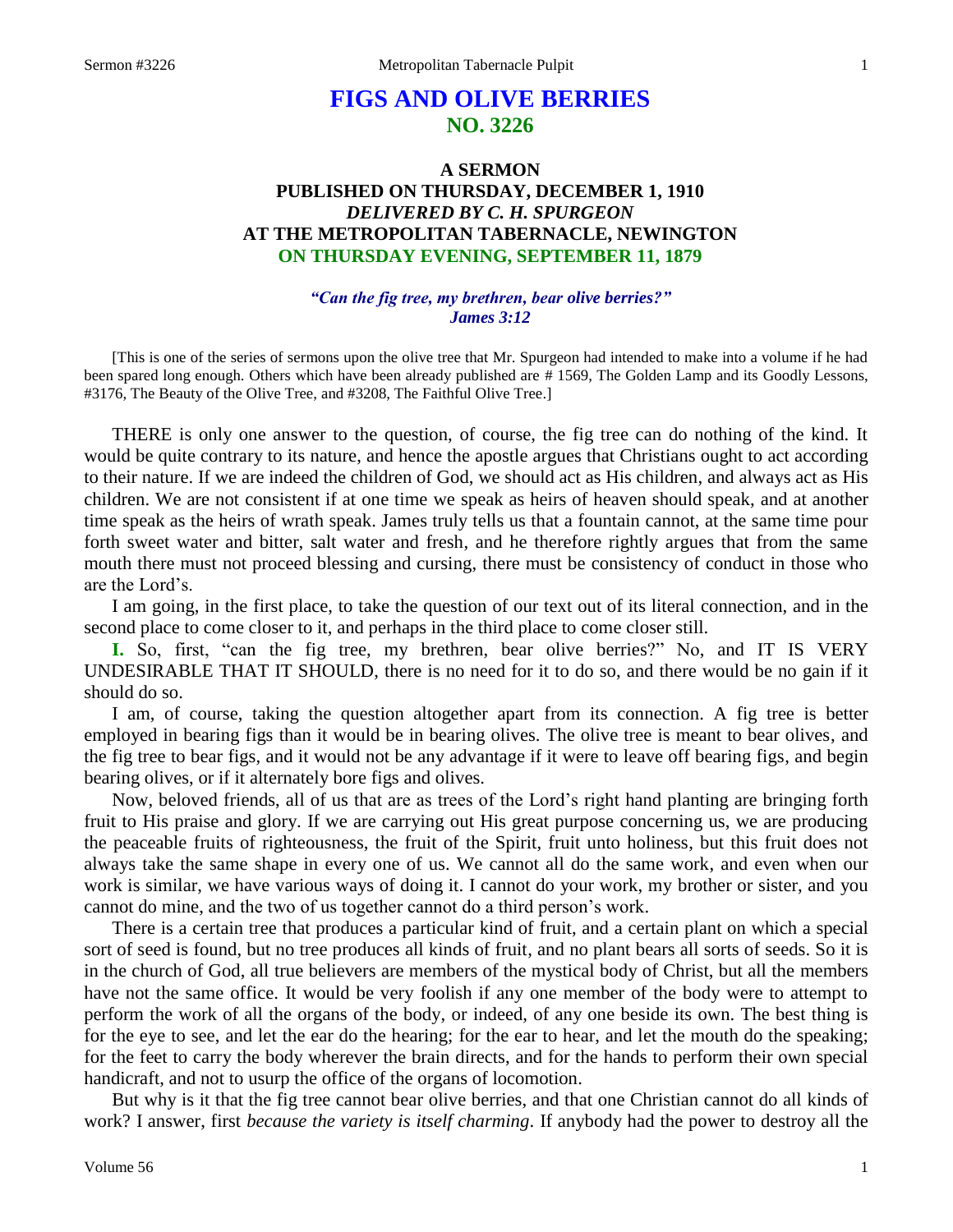fruit trees in the world, and then to make a tree that would bear all the fruits at once, what a pity it would be! It is much better to have three trees to bear figs, olives, and grapes than to have one tree bearing figs on one bough, olives on another, and grapes on a third. It might seem a fine thing to have Christians who could do everything—men who could preach and pray and sing, who could be entrusted with great wealth and great talents, who could lead the church and who could, at the same time control the world, but that is not God's plan for any of His children.

There is a beautiful variety in the church of God, one exercises this gift and another exercises that, one is entrusted with one form of grace, and another is entrusted with equal grace but in quite a different form. It would be no improvement if all flowers were of one color, or if all precious stones were of equal brilliance, or if all stars gave exactly the same amount of light. Variety is a great part of beauty, and God delights to have it so.

We have here, in the next place, *a display of divine sovereignty*. It is God's will that makes yon bird that looks the sun in the face into an eagle, and that other whom sits moodily on the ivy-mantled tower into an owl. It is He who makes one of His creatures into an archangel and another into an aphis crawling on a rose leaf. None may ask Him why He acts thus, for He has the right to do as He pleases, and as Elihu said to Job, "He giveth not account of any of His matters," or as Paul put it to the Romans, "Hath not the potter power over the clay, of the same lump to make one vessel unto honour, and another unto dishonour?"

It is quite certain that there are great differences among men, in the very size and shape of our bodies, and in the natural conformation of our minds, we are not all alike, let us say what we may, there are differences of capacity which are with us from our birth, even as God intended that there should be. He is in this matter, as in everything else, both Lord and King, so what folly and sin it is for us to quarrel with Him about our condition, or to attempt to arraign Him before our judgment seat!

If God makes some other brother to be like the fruitful tree that bears olive berries, shall I be jealous of him if my fruit is of another kind? Shall I not rather be thankful to resemble the tree that bears figs? And if we two see another brother whose fruit is like the grapes of Eshcol, shall we envy him because we cannot bring forth such welcome clusters? Oh no! but let us all three bless the Lord for the sweetness of the figs, the fatness of the olives, and the lusciousness of the grapes that He enables us severally to produce to His praise and glory.

Further, *these diversities of gifts should excite in us humility*. What if the olive does bear its rich purple berries? It cannot bear sweet figs, and sweet as the figs are, they cannot supply the oil which gives a relish to the peasants' bread, feeds the lamp which lights his cottage in the evening hours, and furnishes the medicine which heals him when he is sick or wounded. When the Lord entrusts you with talents, my brother, you are naturally inclined to be proud, but when you hear of another whom the Lord has honored far more, do not quarrel either with the Lord or with your brother, but rejoice that there is someone whose Master thinks he may be trusted to a very high degree, and remember that the responsibilities of your own position are quite sufficient for you.

I am often amazed at the stupidity of certain Christians. They will not do what they can do, and they want to do what they cannot do. They are not satisfied with walking, so they take up David's cry, "Oh that I had wings like a dove!" The Lord knew that they would not make a proper use of wings, so He did not give them any. No doubt they think, if they had wings, they would fly away, and be at rest, but I question whether they would be able to rest if they flew away from their right place and the work God has committed to their charge.

Many a man is a first-rate Sunday school teacher, but that does not satisfy his ambition, he must be a preacher. When he gets into the pulpit, the only part of his discourse that is appreciated by his hearers is the end of it, yet he says that he must preach. Many a good worker has been spoiled through imbibing the notion that he must do something for which God has not fitted him. There is a humbling truth that we cannot do some things which others can do well, just as the fig tree cannot bear olive berries though the olive tree growing close beside it is laden with the precious oily berries.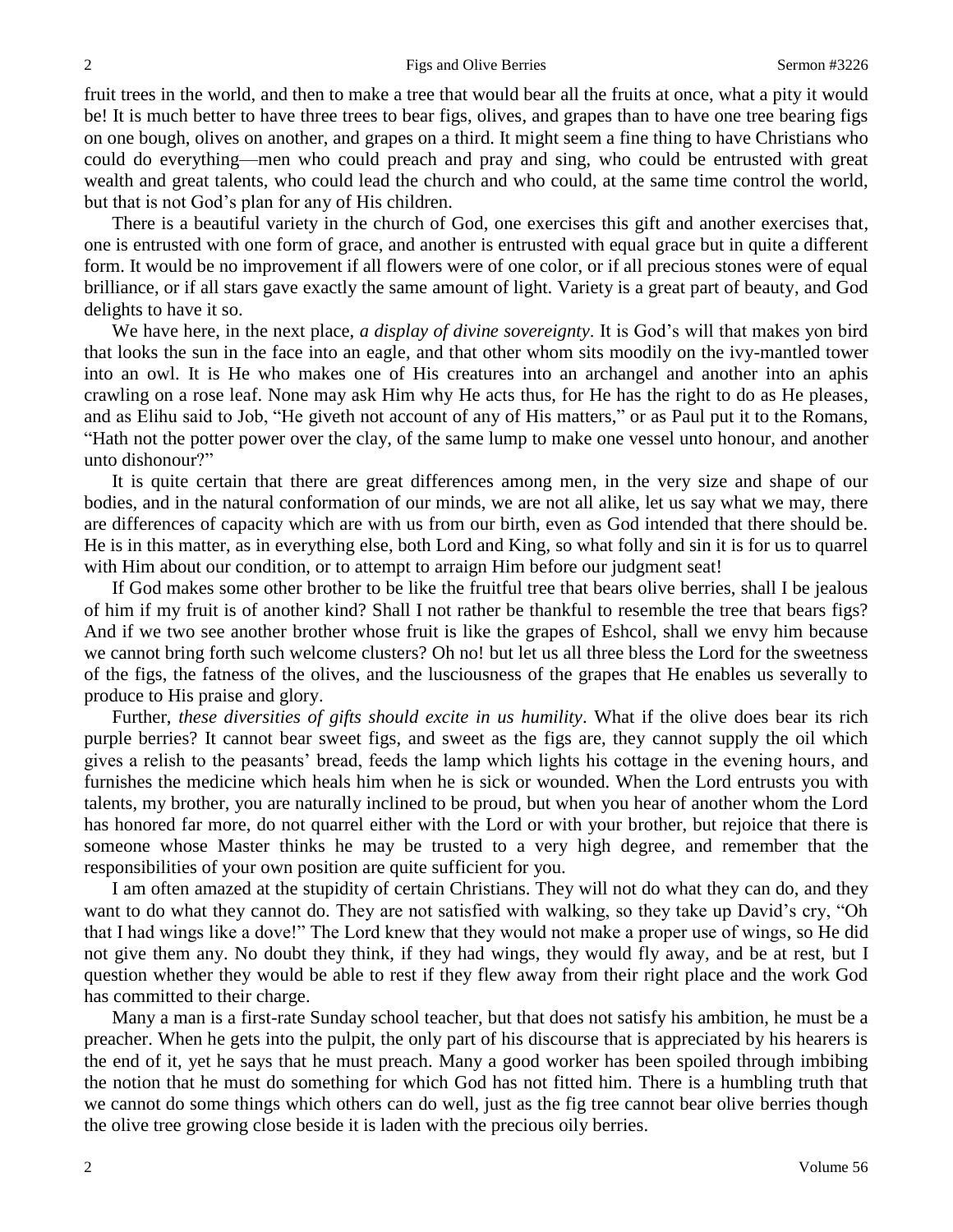#### Sermon #3226 **Figs and Olive Berries** 3

This fact ought also *to promote in us brotherly admiration*. It is one of the most beautiful exhibitions of a Christian spirit when a Christian man admires the gifts and graces of others more than he admires his own, when, instead of thinking of anything in which he excels others, he delights in those things in which they excel him. We ought to emulate the spirit of that noble Roman who, when he was beaten at an election, said he was glad that his country had so many better men than himself.

It is not always easy to feel, "I am happy in knowing of a brother who is so much more brilliant than I am, for the world sadly needs far more light than I can give." It is not always easy to play the least important instrument in the band, and to rejoice that somebody else can beat the big drum, or blow the silver cornet, yet that ought to be our feeling.

You remember how prettily Bunyan speaks of Christiana and Mercy admiring each other after they had been in the bath, "They could not see that glory each one on herself which they could see in each other. Now, therefore, they began to esteem each other better than themselves. 'For you are fairer than I am,' said one, 'and you are more comely than I am,' said another." So should Christians see and admire the work of the Spirit in other Christians, and should bless God that there are such gracious men and women in the world, while those who are thus admired should, in their turn, see greater excellence in others than they see in themselves.

And once more, *this variety of gifts and graces helps to foster fellowship*. I often feel, when I am conversing with some of the poorest and feeblest members of this church, that I am greatly profited by what they say to me. They usually speak very kindly concerning the comfort they receive from my preaching, and any advice I am able to give them when they come to see me, but I am certain that I derive benefit from them. It is impossible for two Christian men or women who are in a right state of heart, to converse with one another about the things of God without both of them being thereby spiritually enriched.

As different countries have different products, and one nation sends its produce to supply the needs of another nation, and thus, by mutual exchange, commerce is created and each nation's wealth is increased, so is it in spiritual things. You with your olive berries, and this brother with his figs, and that other brother with his clusters of grapes will interchange your various fruits, and all of you will benefit by the transaction.

It is a great blessing for a bold and confident believer to have a talk with a trembling, desponding Christian, and the poor timid soul will be strengthened by coming into contact with the more fully established saint. The man who has a very sweet disposition is apt to develop a sugariness which is most nauseating, so it will do him good to meet with a Christian who is very straightforward and outspoken, while *that* brother, by associating with the more gentle spirit, may be kept from becoming too rough and coarse.

I need not multiply instances of this helpful fellowship beyond just reminding you of how often, in God's mercy, a Christian husband and wife are the counterpart and complement of one another, so that what is lacking in one of them is supplied by the other and *vice versa,* and thus they both become the better, the holier, the happier, and the more useful in the service of their Lord.

**II.** Now, in the second place, I am going to take the text more nearly in the way in which it was used by the apostle. "Can the fig tree, my brethren, bear olive berries?" No, IT WOULD BE ALTOGETHER CONTRARY TO ITS NATURE.

It would be a monstrosity, a thing to be wondered at and stared at as unnatural and absurd if a fig tree started bearing olive berries, and *it is just as unnatural for a Christian to live in sin*. Can he so live as to bear the fruits of iniquity instead of the fruits of righteousness? God forbid that it should be so! If the fig tree should ever bring forth olive berries, we might have good reason to question whether it was a fig tree, for a tree is known by its fruits, so, when one who professes to be a Christian lives as worldlings live, there is grave reason to fear that he is a worldling notwithstanding his profession. If we are to know him by his fruits, which is our Lord's infallible test, how can we imagine that he is a partaker of the divine life when he acts as he does?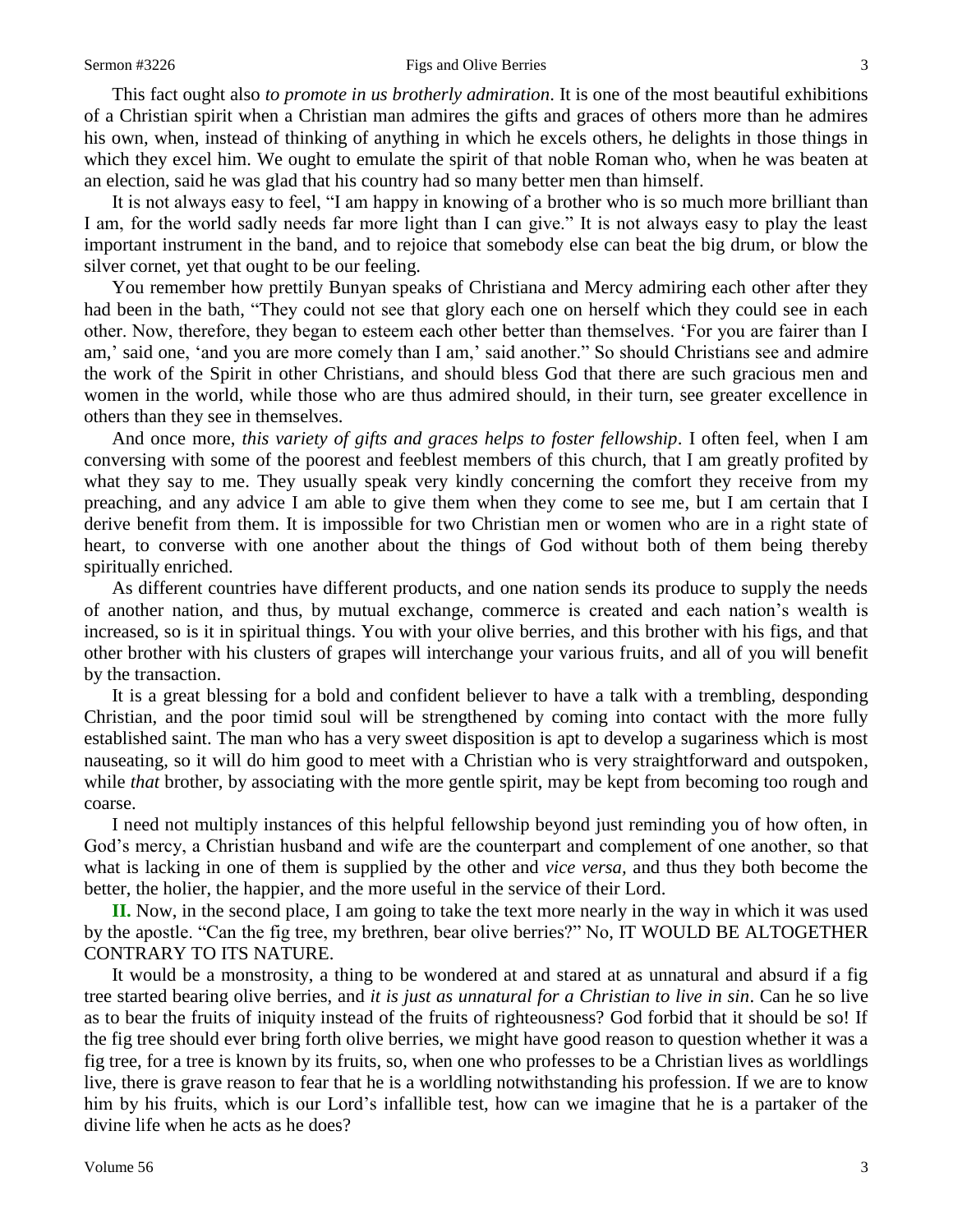#### 4 Figs and Olive Berries Sermon #3226

Inconsistency of life casts a very serious doubt upon many who call themselves the children of God. No wonder they are themselves often the subjects of doubts and fears, as they *ought* to be, for if they judge themselves by their fruits, they may well question whether they have ever been born again. Those who are new creatures in Christ Jesus seek to live as He lived so far as it is possible for them to do so.

Besides, if a man for a while brings forth the fruits of righteousness, and then bears the fruits of iniquity, *he casts a slur upon all his former goodness*. Suppose I saw a fig tree bearing olive berries, and its owner assured me that it bore figs last year, I should say, "Well, I should not think the figs were worth much to judge from the look of those olives."

So, when a man is in a passion, and makes use of very strong language, perhaps even cursing and swearing as Peter did, one naturally asks, "Can that man ever have been a Christian?" "Well," says someone who knows him, "he used to speak very kindly and lovingly, and seemed to be a sincere Christian." That may have been the case with him, but it is a poor sort of Christianity that can even occasionally produce such iniquity. May God save all of us from bearing two kinds of fruit in this unnatural and dishonoring fashion!

Suppose the whole church of God should act thus, and at one time be eminent for holiness and at another time be notorious for sin, what would be the consequence? Suppose, for instance, that certain people were very particular about their attendance at public worship, and yet were known to frequent the theater, would it not be a strange state of things? Should we judge them to be Christians or worldlings?

If a man is sometimes a sinner and sometimes a saint, we should need to have an almanac to tell us which he was likely to be, or a tide-table to let us know whether, like the tides of the sea, he was ebbing or flowing. Think too, what the consequences would be to such a man if he were to die, or if the Lord were to come just when he was bearing the fruits of unrighteousness. I am only imagining a monstrous case, such a case as must not be ours.

O my dear friends, let it never be so with you, if God be God, serve Him and follow Him, or if the devil be God, serve him, but to try to serve God and the devil at the same time is to attempt a compromise that God abhors, and which even Satan is not mean enough to approve. Even his disciples laugh to scorn those inconsistent professors who seek to serve God and mammon, and to walk at the same time in the narrow way that leads unto life and in the broad road that leads to destruction.

The other day I saw a man trying to walk on both sides of the street at once, of course, he was drunk, and whenever I see a man trying, spiritually, to do the same sort of thing—attempting to serve God and to serve the devil too—I know that he is intoxicated, or infatuated, under a fatal delusion, or he would never imagine that such a combination could be possible. Oil and water will not mix, nor light and darkness, nor saintliness and worldliness, you must have one or the other, you cannot have both at once, so "choose ye this day whom ye will serve," Christ or Belial, you cannot serve both, for "no servant can serve two masters."

The true church of Christ is "fair as the moon, clear as the sun, and terrible as an army with banners," but an inconsistent church, a double-dealing church, a worldly church (what an anomaly!), a church that holds with the hare and runs with the hounds, a church that makes a great profession but has little or nothing worth having in possession, such a church is the scorn of the world, a mere blown-up football for men and devils to kick wherever they will.

An unholy man or woman who pretends to be a Christian is a stench in the nostrils of the thrice-holy God, and a byword and reproach among those who make no pretense of being the Lord's. How can you rebuke sin in others while you are living in it yourself? How can you preach the Christ whom you dishonor in your daily life? How can you reprove worldliness when you are yourself worldly? We speak with contempt of Satan rebuking sin, and of the pot calling the kettle black, so if in any degree any of us have been guilty of this great crime against God, may we now sincerely repent of our sin, and may the sanctifying grace of the Holy Spirit preserve us from such evil walking for all time to come!

**III.** Now, thirdly—and this is the point upon which I want most strongly to insist—IT IS IMPOSSIBLE FOR A FIG TREE TO BEAR OLIVE BERRIES, and it is impossible for an unconverted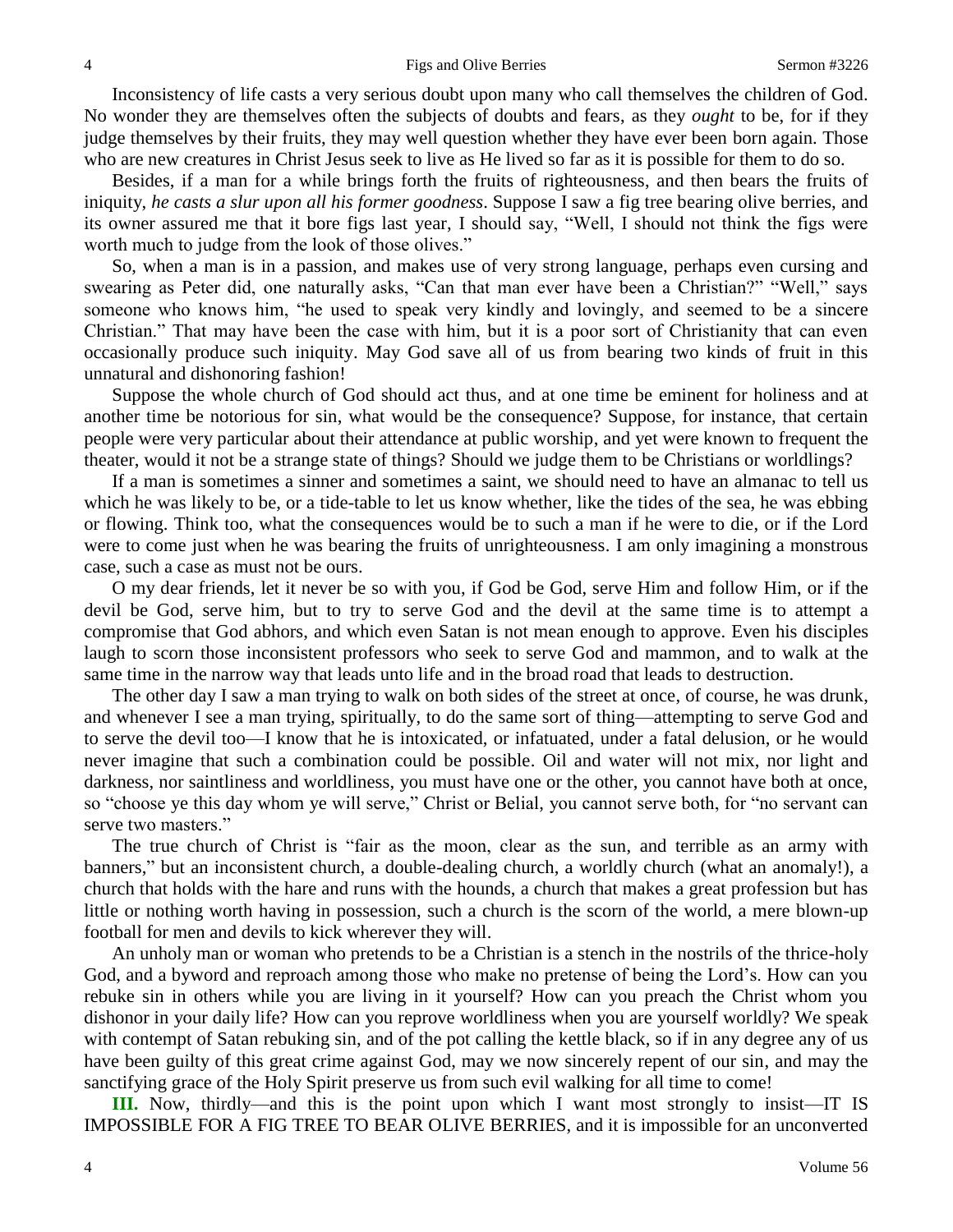man to produce the fruits of righteousness, that is a task which is altogether beyond his power. The real text of this last division of my sermon is this—

#### **"YE MUST BE BORN-AGAIN."**

Unless you are regenerated, born from above by a new and heavenly birth, you are not Christians, whatever you may be called, and you cannot produce the fruit which is acceptable to God any more than a fig tree can produce olive berries.

Let us suppose that we are in the South of France, and that we are standing by a fine fig tree. We want to make it bring forth olives, and we will, for the sake of my argument, imagine that it is quite willing to do so, how shall we go to work?

Well, first, *let us label the fig tree,* "OLIVE." Get a label, write the word "olive" on it, and hang it on the fig tree. We have done that, entered its name on the list of olive trees, and when the next olive season comes round, we will bring our basket and gather the olives. At the appointed time, we do come, but what do we find? I cannot see an olive on the tree, there are fig leaves and figs, but nothing else. Ah! but we *called* it an olive, yes, but calling it an olive tree did not change its nature, for it is a fig tree still, and calling a person a child of God will never make that person really be a child of God.

I remember reading of someone being taught to speak of "my baptism, wherein I was made a member of Christ, the child of God, and an inheritor of the kingdom of heaven," and if I recollect rightly, that expression is often used by those who do not show any sign of having been regenerated by the Holy Spirit, and adopted into the family of God. It is just a case of hanging a label on them, their nature remains the same as it was when they were born, and by nature they are children of wrath.

Persons are said to be Christians because "they were born in a Christian country." I have often heard and read that England is a Christian country, but I have never seen any evidence of the truth of that statement, though there are some Christians in England, as there are some in India, China, Africa, and other countries which no one regards as Christian. Yet according to some people, all Englishman are Christians, though some of them never enter a place of worship, and others are drunk every night in the week, and many do not even believe in the existence of God.

To call a horse an angel will not make him an angel, and to call a man a Christian will not make him a Christian. You may label, and enroll, and number the unsaved as much as you like, but you will not make even one of them a Christian by that process any more than putting the name "olive" on a fig tree will change its nature, and make it produce olive berries.

As re-naming the fig tree is no use, *let us try to trim it to the shape of an olive tree*. That will not be an easy task, for the two trees bear very slight resemblance to one another, still, we will see what we can do with axe, and knife, and shears, to make the fig tree look like an olive. When we come again, at the proper season, to gather the olive berries, how many shall we find? Not one, though we search diligently from the trunk to the topmost branch. If we have not ruined the tree by our cutting and shaping, we may find figs on it, but we shall gather no olives there.

So we may be very careful in trying to shape our children's lives and characters, we may teach them to be truthful, honest, upright, amiable, heroic, and so on, and we may succeed so far that some of them may even look like young Christians, but if the grace of God has not made them to be new creatures in Christ Jesus, all our training, and trimming, and shaping, and directing will leave them unsaved, and we shall search them in vain to find in them "the fruit of the Spirit." There is far more needed than anything *we* can do, there must be a deeper, more enduring work than making them look and act like Christians, there must be a divine work in the heart, a complete change of nature which can only be wrought by the effectual working of the Holy Spirit.

In our next attempt to get olives from the fig tree, *we will treat the fig tree as if it were an olive tree*. When at Mentone, I have often noticed the men in the olive gardens digging a trench all round the trees, and filling it with old rags, and somehow, the trees seem to draw suitable nutriment out of that strange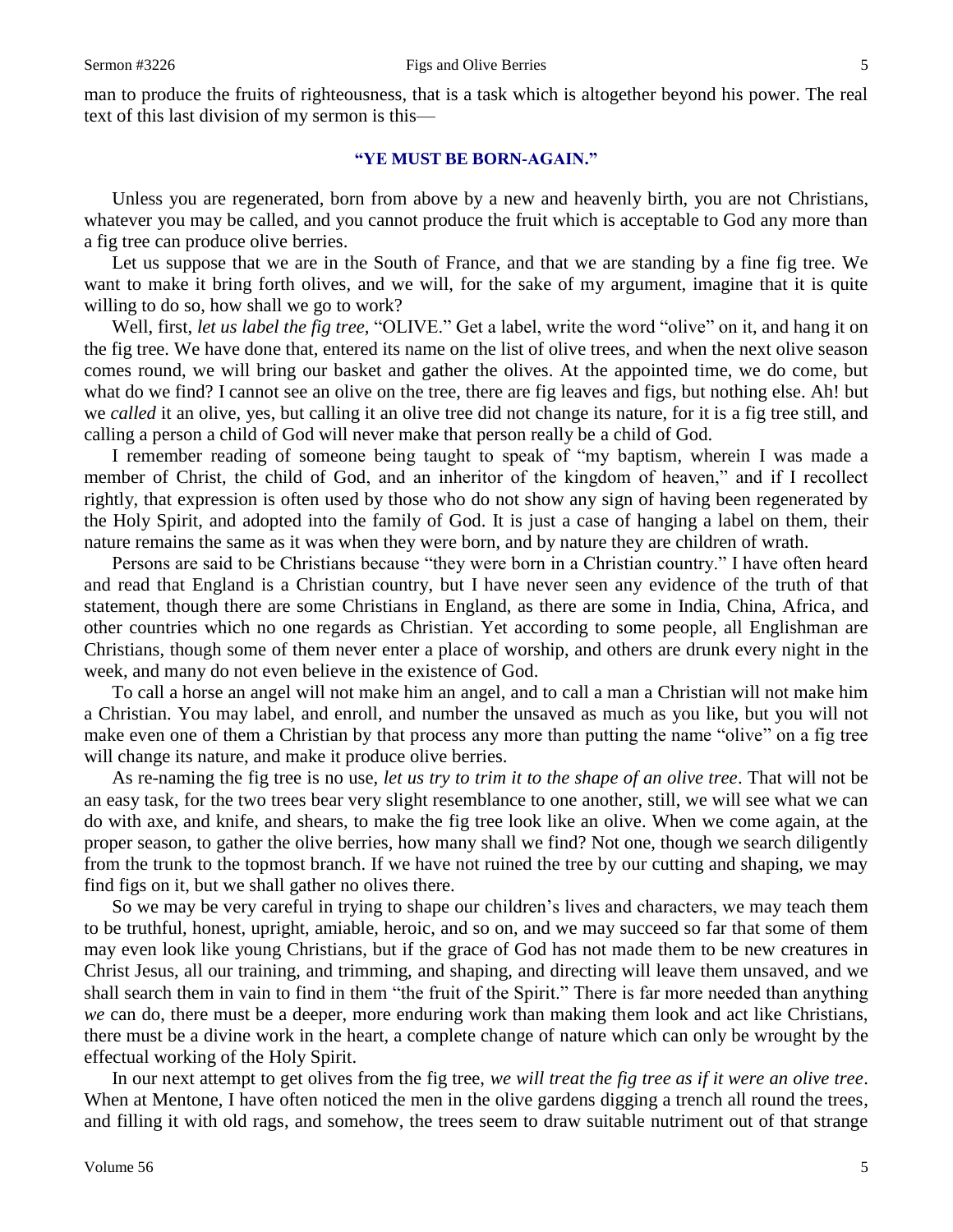sort of manure. Very well then, let us treat our fig tree in the same fashion, and dig about it, and dung it with all the old rags we can find. We do so, and wait patiently for the result, and then we discover that we have wasted all those precious bales of rags which might have made the olive trees bring forth an abundant crop, for there is not a berry on the fig tree, and probably even fewer figs than it would have produced if we had given it the nourishment suited to its nature.

So you may take your young people, and treat them as if they were Christians, and do all that you can to nourish the divine life that has not yet entered their souls, but all your efforts will be in vain, for you cannot give them new natures, you cannot make the children of Adam into the children of God. You will do far more lasting good by entreating the Lord to accomplish the great work of grace which is altogether beyond your power, and by teaching each unsaved one, old or young, to pray David's prayer, "Create in me a clean heart, O God; and renew a right spirit within me."

Here is our fig tree without a single olive berry on it, now *let us surround it with olive trees,* and see what a change that will make in it. The tree is very lonely where it is, so we will see what helpful associations will do for it. It will be another difficult task for us, but we will not shirk it, for we are determined to transplant it right into the middle of an olive garden, and we will tie it up to a fruitful olive tree and then, when it has no other trees near it, surely it must bear olives. But will it? Oh no! when the time of figs arrives, it will bear figs unless we have destroyed its fruit-bearing power by disturbing it, but there will be no olives on it except those that fall among its branches when the tree by its side is beaten to yield up its thousands of purple, oily berries.

So, here is an unconverted man right in the midst of Christian people. He is not very comfortable, for he feels that he is out of his element, he would be much more at home in a public house, or at a music hall, or at home reading a novel or the newspaper, yet here he is, surrounded by Christians. Possibly, like the fig tree tied to an olive tree, the man is united to a godly wife, yet that is not enough to make him a Christian. He has a gracious, loving daughter, she has persuaded him to come with her tonight in the hope that he may get a blessing here, as I most sincerely hope he may.

But my dear friend, let me tell you that it is not sufficient for you to have a Christian wife, or Christian children, or Christian parents, unless there is a work of grace within your own heart, unless your very nature is changed by the Holy Spirit, so that you are made a new creature in Christ Jesus, all these hallowed relationships and associations will only increase your condemnation. I must repeat to you Paul's message to the Philippian jailor, "Believe on the Lord Jesus Christ, and *thou* shalt be saved," and very likely then it will be possible to add in your case as in his, "and thy house." God grant that it may be so!

Now suppose we *take that fig tree to the top of a hill, like the Mount of Olives, and plant it there,* it is a fig tree still, and it brings forth nothing but figs. Ay, and if the Lord were to take an unconverted man up to heaven, just as he is, he would remain unconverted even there. Unless and until he was born again, the mere change of place, even from earth to heaven, would not make him acceptable to God. He would be like that man without the wedding garment, and the King would say to his servants, "Bind him, hand and foot, and take him away, and cast him into outer darkness; there shall be weeping and gnashing of teeth."

Perhaps someone asks, "But sir, what is it to be born again?" Well, it is not a mere outward change of life, it is not simply a giving up of certain sins, and a desire to possess certain virtues. It is as great a work as if you were to be annihilated—to pass absolutely out of existence—and God were to make a new man in your place. Everyone who is in Christ Jesus is a new creation, old things have passed away, and all things have become new.

"But can such a change as that be wrought?" asks an anxious inquirer. "It would be a glorious thing for me if it could be wrought in me." Yes, my friend, it can be done by the almighty Spirit, and if you are ever to be found in the presence of God in glory, this change *must* be wrought in you. I am speaking to some of you who have been very moral and admirable from your youth up, yet you have never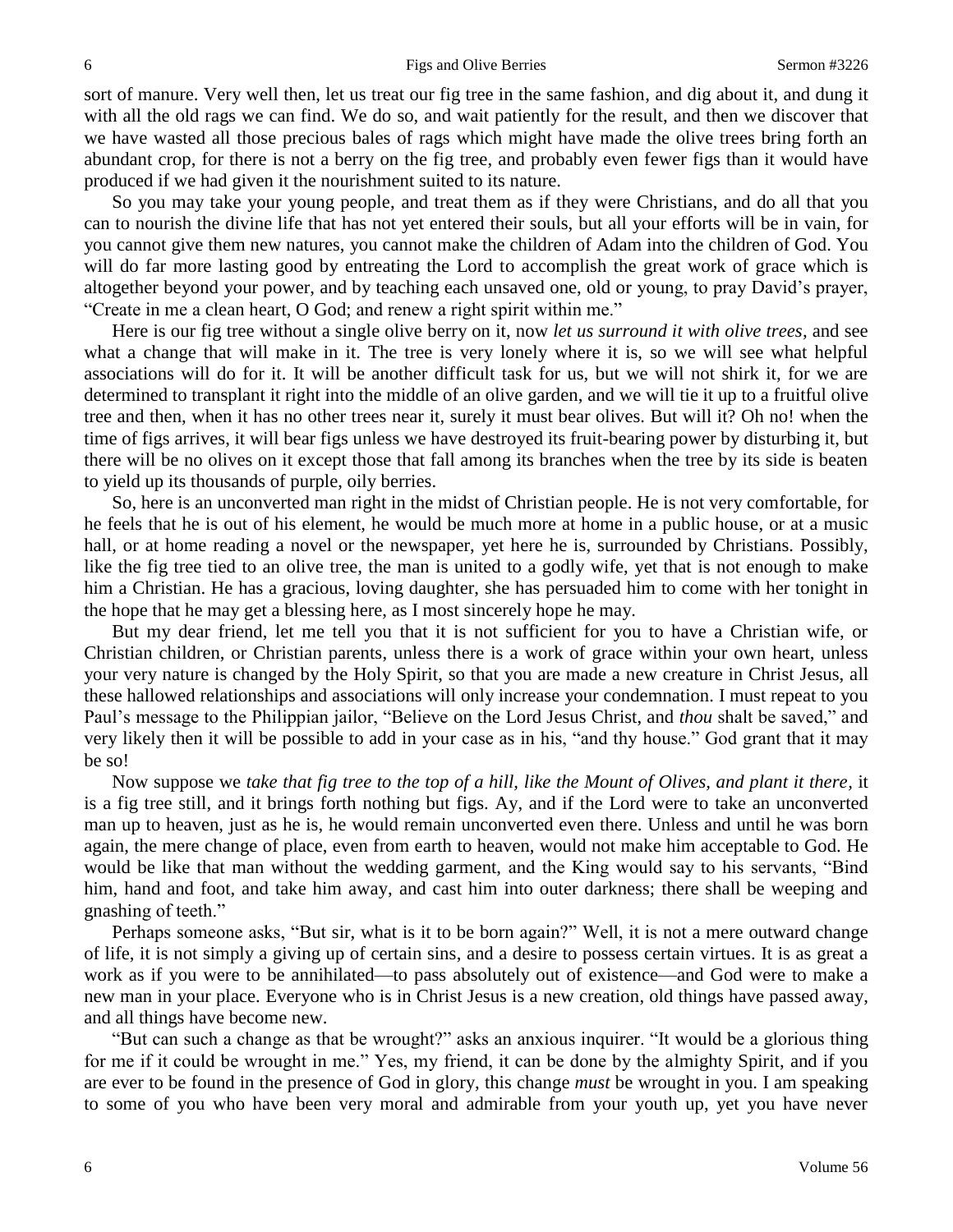#### Sermon #3226 **Figs and Olive Berries** 7

experienced a saving change of heart, so to you I must repeat those solemn words of the Lord Jesus, "Except ye be converted, and become as little children, ye shall not enter into the kingdom of heaven."

"Well," says some self-satisfied person, "I feel quite good enough already." Ah! that is the very strongest possible proof that you are not good enough. Do you remember the people, in our Lord's lifetime on earth, who thought they were good enough, and do you recollect what Jesus said concerning their righteousness? "I say unto you, That except your righteousness shall exceed the righteousness of the scribes and Pharisees, ye shall in no case enter into the kingdom of heaven," and that is what He says to you who think you are good enough. The man who has been born again confesses with sorrow and shame that he has no goodness of his own, and he ascribes all that is good in him to the almighty grace of God alone. With Toplady, he sings—

> *"Because Thy sovereign love Was bent the worst to save; Jesus who reigns enthroned above, The free salvation gave."*

"Ah!" says another friend, "but if that is true, it makes my case so hopeless." That is just what I want you to feel, so that you may look right away from yourself, and look alone unto Jesus. You cannot regenerate yourself any more than that which is not in existence can create itself. It must be a work that is accomplished by omnipotence, and therefore no power less than that which is divine can accomplish it. So you are obliged to own your absolute dependence upon the grace of God. If He leaves you to yourself, you will be most certainly lost, and He is not bound by anything but the love of His own heart to interpose to rescue you.

Therefore if, in His infinite sovereignty, as King of mercy and of grace, He deigns to smile upon you, and to create you anew in Christ Jesus, you will have reason to praise and bless Him forever and ever, will you not? That is the point to which I want to bring you, so that you will admit that if you are ever saved, it will be all of God's grace and all God's work from first to last.

"Oh, that I had this new birth!" cries one. That very wish, if it be the sincere desire and prayer of your heart, may be the first evidence that you have already been born again, even as the Lord's testimony concerning Saul of Tarsus, "Behold, he prayeth," proved that he had already uttered the first cry of a newborn child of God. Remember that text which the Lord blessed to my conversion so many years ago, "Look unto me, and be ye saved, all the ends of the earth: for I am God, and there is none else," and do as I did then, look and live. Look this very instant, by faith, to Jesus hanging on the cross of Calvary, for—

> *"There is life for a look at the Crucified One; There is life at this moment for thee; Then look, sinner—look unto Him, and be saved— Unto Him who was nailed to the tree."*

If you will do this, that faith-look of yours will be the evidence that this new life is already pulsating within you, and as this life is everlasting life, you have received that life which neither devils nor men can ever take away from you. "He that believeth on the Son hath everlasting life," and no man ever truly believed on Jesus, and yet remained unregenerate.

Faith in Christ is one of the first signs and tokens of the new life within the soul. If I find on you even one olive berry, I know that it has the oil of grace within it, and that is proof positive that you are one of the good olive trees in the garden of the Lord. If I found figs on you, I would know that you were a fig tree, but if I find only one little olive berry, I know that the hidden life that can produce one berry can produce bushels of the same sort, and even larger and richer ones, to the praise and glory of the great Owner of the olive garden in which you have been planted by His own right hand. The little feeble faith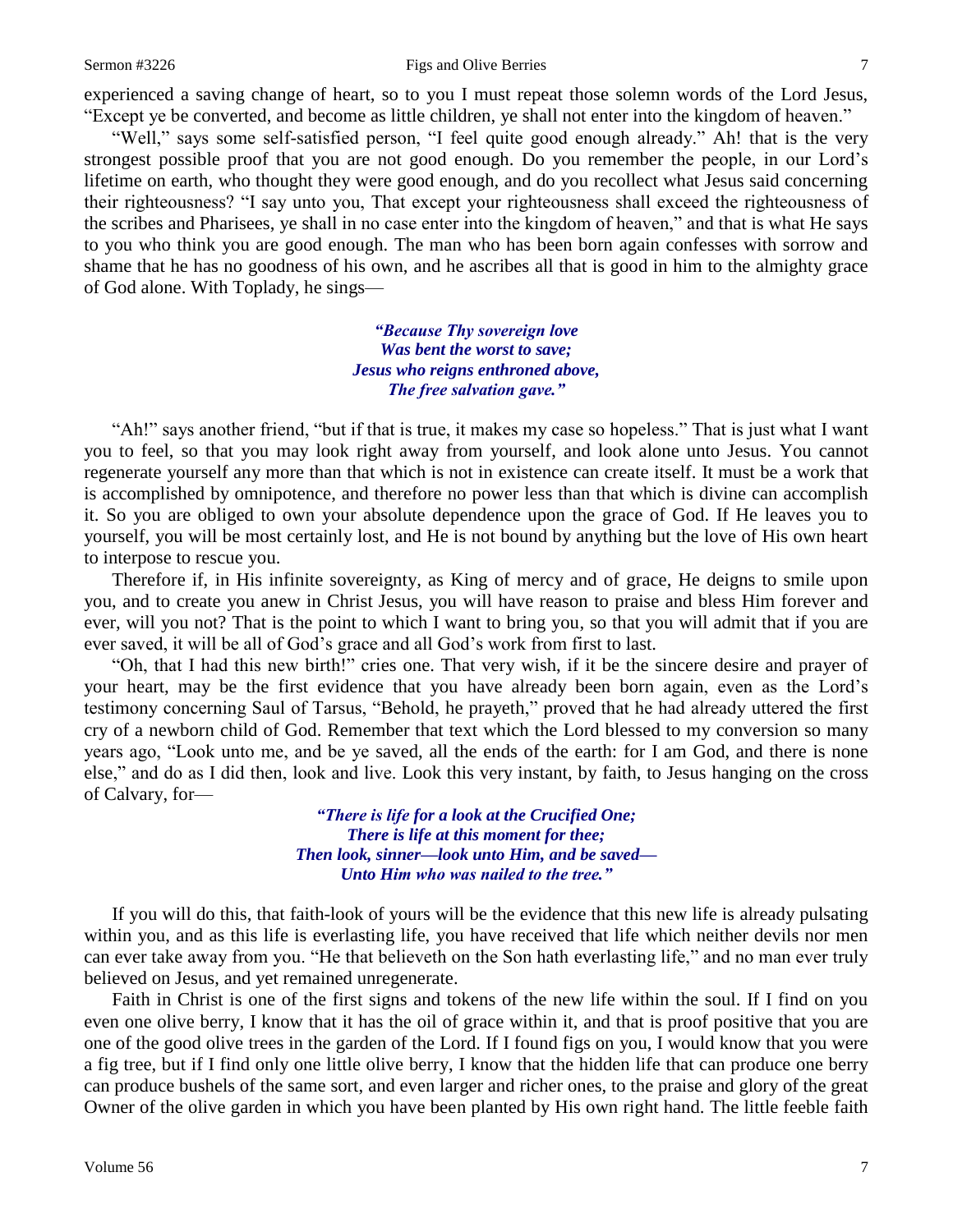that You have already exercised is the gift of God, and under the gracious nurture of His ever-blessed Spirit, it will grow until you are, like Abraham, "strong in faith, giving glory to God."

May the Lord enable you to have done with yourself, and to have begun with Himself! The end of the creature is the beginning of the Creator. When you own that you cannot save yourself, and trust Him to save you, He will do it. Cast yourself upon Him this very moment, and then, by an act of almighty grace, the fig tree shall be changed into a fruitful olive tree, and your fruit shall be unto holiness, and the end everlasting life.

## **EXPOSITION BY C. H. SPURGEON**

#### *PSALM 56 AND 57*

**Psalm Chapter 56. Verse 1.** *Be merciful unto me, O God: for man would swallow me up; he fighting daily oppresseth me.*

"Man has no mercy upon me, but O God, be You merciful to me! If Your Justice does for a while let loose my enemies upon me, let Your mercy diminish their power over me, for they are very cruel. They would make a complete end of me if they could, devouring me utterly."

**2-4.** *Mine enemies would daily swallow me up: for they be many that fight against me, O thou most High. What time I am afraid, I will trust in thee. In God I will praise his word,—*

David means, "Through His grace, I will praise His Word," for we cannot rightly praise God unless He gives us the grace to do it. To receive from God, is more easy for us, but to return gratitude to God, is impossible to us except as His grace enables us to do it. "In God I will praise his word,"—

**4-5.** *In God I have put my trust; I will not fear what flesh can do to me. Every day they wrest my words:*

This is a common calamity of God's servants and a common crime of the oppressors of God's people in all ages, "They wrest my words:"

**5-6.** *All their thoughts are against me for evil. They gather themselves together, they hide themselves, they mark my steps, when they wait for my soul.*

"They watch to see if they can find some matter of accusation against me, or some opportunity for tempting me to turn aside from my God. 'They mark my steps,' as the huntsman follows the trail of the lion he seeks to kill, so they follow my track to see if by any means they may slay me."

**7-8.** *Shall they escape by iniquity? In thine anger cast down the people, O God. Thou tellest my wanderings:*

David's was a life of wandering, from the sheep-folds to his father's house, then to the palace of Saul, then to the camp of Israel, then to the palace again, then to the cave Adullam, then among the Philistines—I scarcely remember all the places where he went, but there were at least twelve great changes in David's life, and God had them all written down, and so He has all yours, you who believe in Jesus, all your wanderings are recorded because God sets a high value upon everything that happens to you. Not a sparrow falls to the ground without being noticed by Him, and not a single step is taken by you without being noted by Him.

## **8.** *Put thou my tears into thy bottle:*

This is thought by some to have been an allusion to an old Roman custom of catching the tears of the friends of the dying in a lachrymatory, or small bottle, and then burying them in their tomb. I see no reason to believe that David meant anything so absurd. There is, probably, a very much better meaning than that to be attached to these words. Bottles, large capacious bottles, were used to catch the copious drops which streamed forth from the winepress, and David felt that his tears would be, in God's sight, as precious and as plentiful as the grape drops, and that a great bottle would be needed to hold them, such a bottle as the Jews used for holding milk or wine. Though his soul suffered much sorrow, he believed God would treasure it all up, "Put thou my tears into thy bottle:"—

**8.** *Are they not in thy book?*